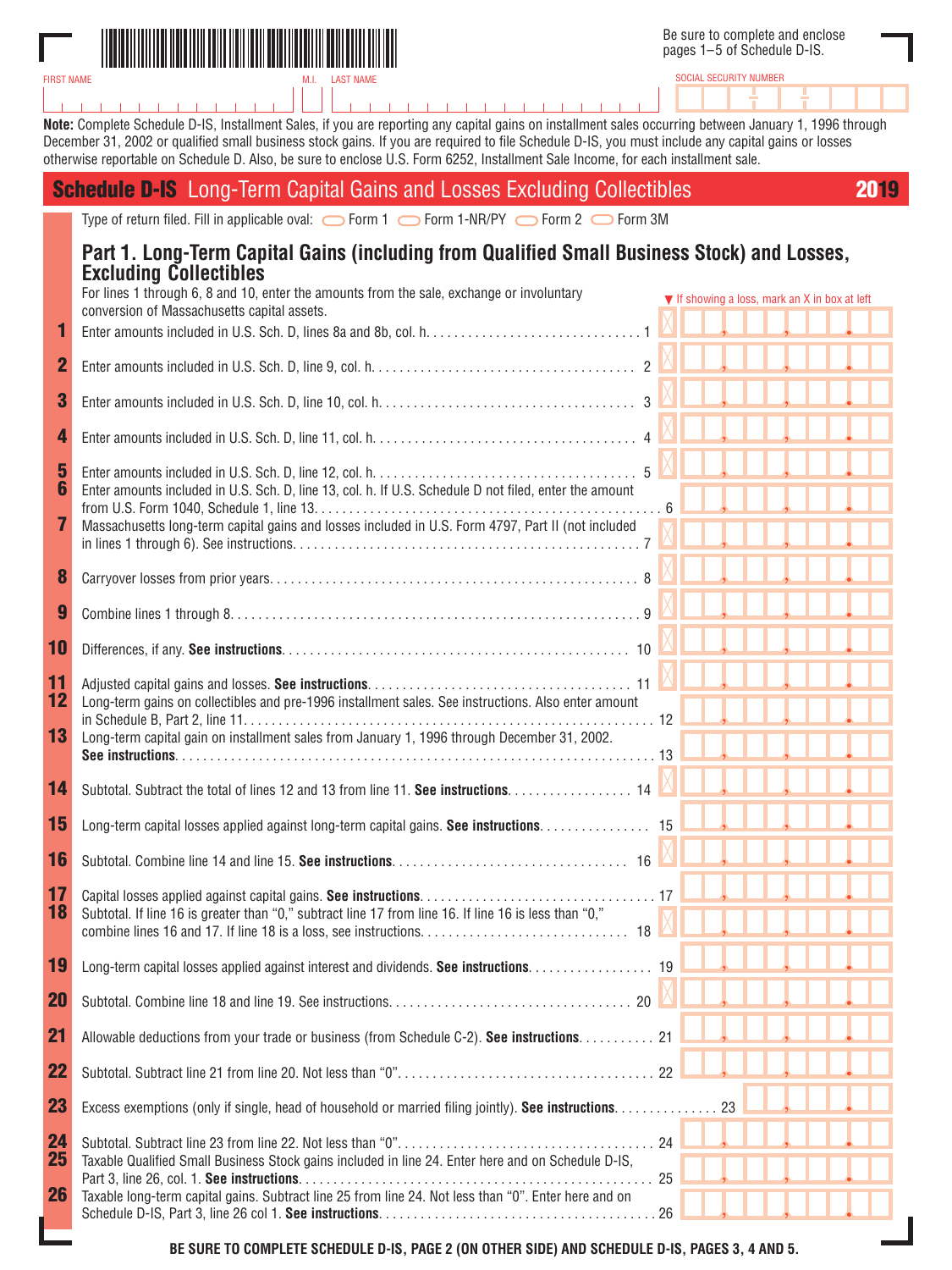

Ī

|                | Part 2. Long-Term Capital Gains and Losses On Installment Sales from January 1, 1996 Through<br><b>December 31, 2002</b><br>For lines 1 and 2, enter in the appropriate column<br>amounts from the sale, of long-term installment sales<br>A. Held more than one year<br>from January 1, 1996 through December 31, 2002.<br>but not more than two years | B. Held more than two years<br>but not more than three years |
|----------------|---------------------------------------------------------------------------------------------------------------------------------------------------------------------------------------------------------------------------------------------------------------------------------------------------------------------------------------------------------|--------------------------------------------------------------|
| 1              | Long-term gain on installment sale from January 1,<br>1996 through December 31, 2002 from line 13.                                                                                                                                                                                                                                                      |                                                              |
| $\overline{2}$ | ▼ If showing a loss, mark an X in box at left<br>Long-term capital losses applied against long-term<br>$\mathcal{P}$<br>installment sales. See instructions.                                                                                                                                                                                            | ▼ If showing a loss, mark an X in box at left                |
| 3              | Subtotal, Combine line 1 and line 2. See instructions<br>3                                                                                                                                                                                                                                                                                              |                                                              |
| 4              | Short-term capital losses applied against long-term<br>installment sales. See instructions.                                                                                                                                                                                                                                                             |                                                              |
| 5              | Subtotal. subtract line 4 from line 3.                                                                                                                                                                                                                                                                                                                  |                                                              |
| 6              | Allowable deductions from your trade or business<br>(from Schedule C-2). See instructions. $\ldots \ldots \ldots \ldots$ 6                                                                                                                                                                                                                              |                                                              |
|                | Subtotal. Subtract line 6 from line 5. Not less than "0"                                                                                                                                                                                                                                                                                                |                                                              |
| 8              | Excess exemptions (only if single, head of household or married                                                                                                                                                                                                                                                                                         |                                                              |
| 9              | Taxable long-term capital gains. Subtract line 8 from line 7.<br>Not less than "0." Enter result here and on Schedule D-IS,<br>Part 3, line 26, col. 1. See instructions. 9                                                                                                                                                                             |                                                              |
|                |                                                                                                                                                                                                                                                                                                                                                         |                                                              |

SOCIAL SECURITY NUMBER

**BE SURE TO COMPLETE SCHEDULE D-IS, PAGES 3, 4 AND 5.**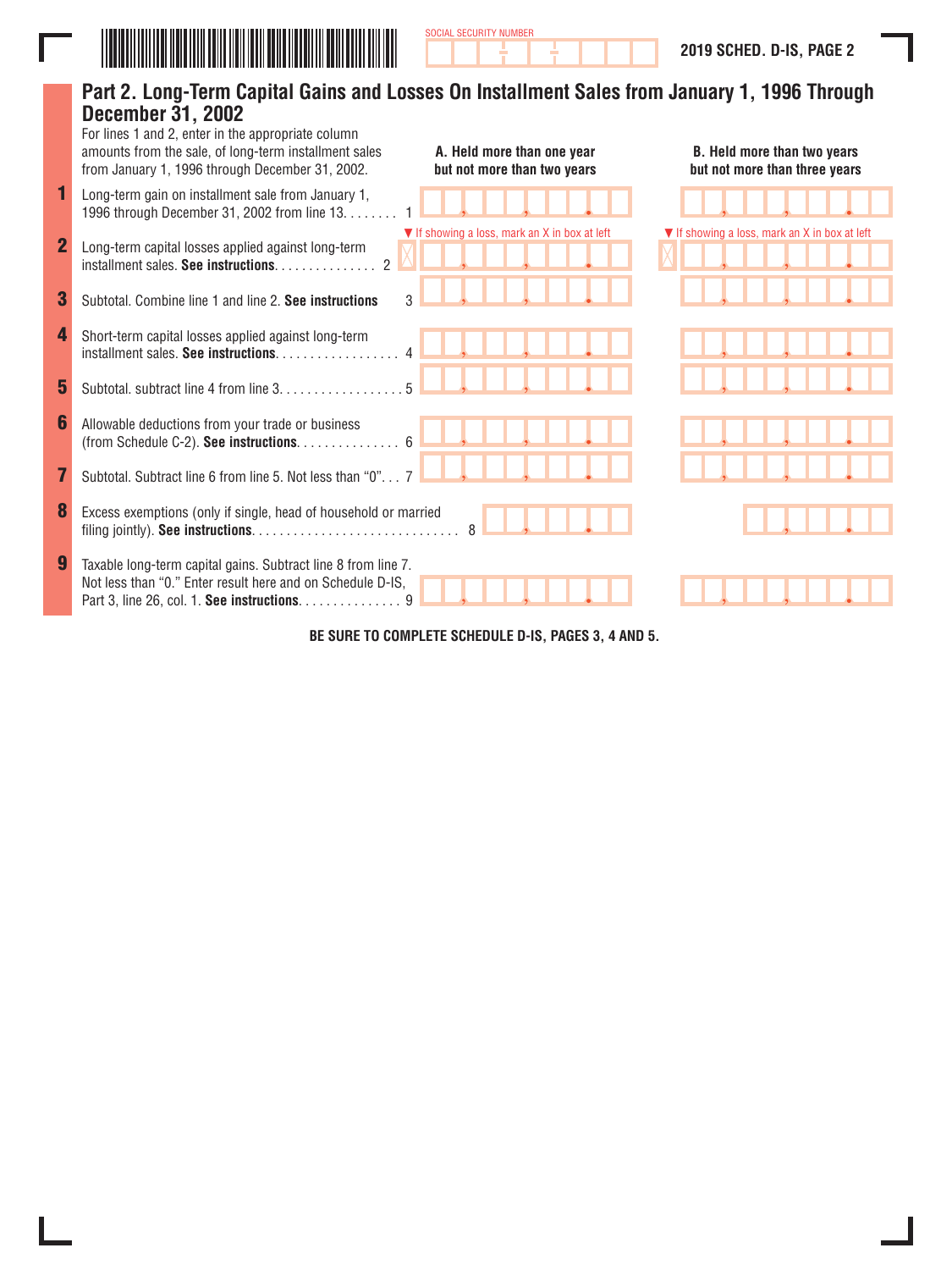

SOCIAL SECURITY NUMBER

|                | Part 2. Long-Term Capital Gains and Losses On Installment Sales from January 1, 1996 Through<br><b>December 31, 2002</b> (cont'd.)<br>For lines 1 and 2, enter in the appropriate column<br>amounts from the sale, of long-term installment sales<br>C. Held more than three years<br>from January 1, 1996 through December 31, 2002.<br>but not more than four years | D. Held more than four years<br>but not more than five years |
|----------------|-----------------------------------------------------------------------------------------------------------------------------------------------------------------------------------------------------------------------------------------------------------------------------------------------------------------------------------------------------------------------|--------------------------------------------------------------|
|                | Long-term gain on installment sale from January 1,<br>1996 through December 31, 2002 from line 13.                                                                                                                                                                                                                                                                    |                                                              |
| $\overline{2}$ | ▼ If showing a loss, mark an X in box at left<br>Long-term capital losses applied against long-term<br>$\mathcal{P}$<br>installment sales. See instructions.                                                                                                                                                                                                          | ▼ If showing a loss, mark an X in box at left                |
| 3              | Subtotal. Combine line 1 and line 2. See instructions                                                                                                                                                                                                                                                                                                                 |                                                              |
| 4              | Short-term capital losses applied against long-term<br>installment sales. See instructions                                                                                                                                                                                                                                                                            |                                                              |
| 5              | Subtotal, subtract line 4 from line 3.                                                                                                                                                                                                                                                                                                                                |                                                              |
| 6              | Allowable deductions from your trade or business<br>(from Schedule C-2). See instructions. 6                                                                                                                                                                                                                                                                          |                                                              |
|                | Subtotal. Subtract line 6 from line 5. Not less than "0" 7                                                                                                                                                                                                                                                                                                            |                                                              |
| 8              | Excess exemptions only if single, head of household or married<br>$\mathsf{R}$                                                                                                                                                                                                                                                                                        |                                                              |
| 9              | Taxable long-term capital gains. Subtract line 8 from line 7.<br>Not less than "0." Enter result here and on Schedule D-IS,<br>Part 3, line 26, col. 1. See instructions. 9                                                                                                                                                                                           |                                                              |

**BE SURE TO COMPLETE SCHEDULE D-IS, PAGES 4 (ON OTHER SIDE) AND 5.**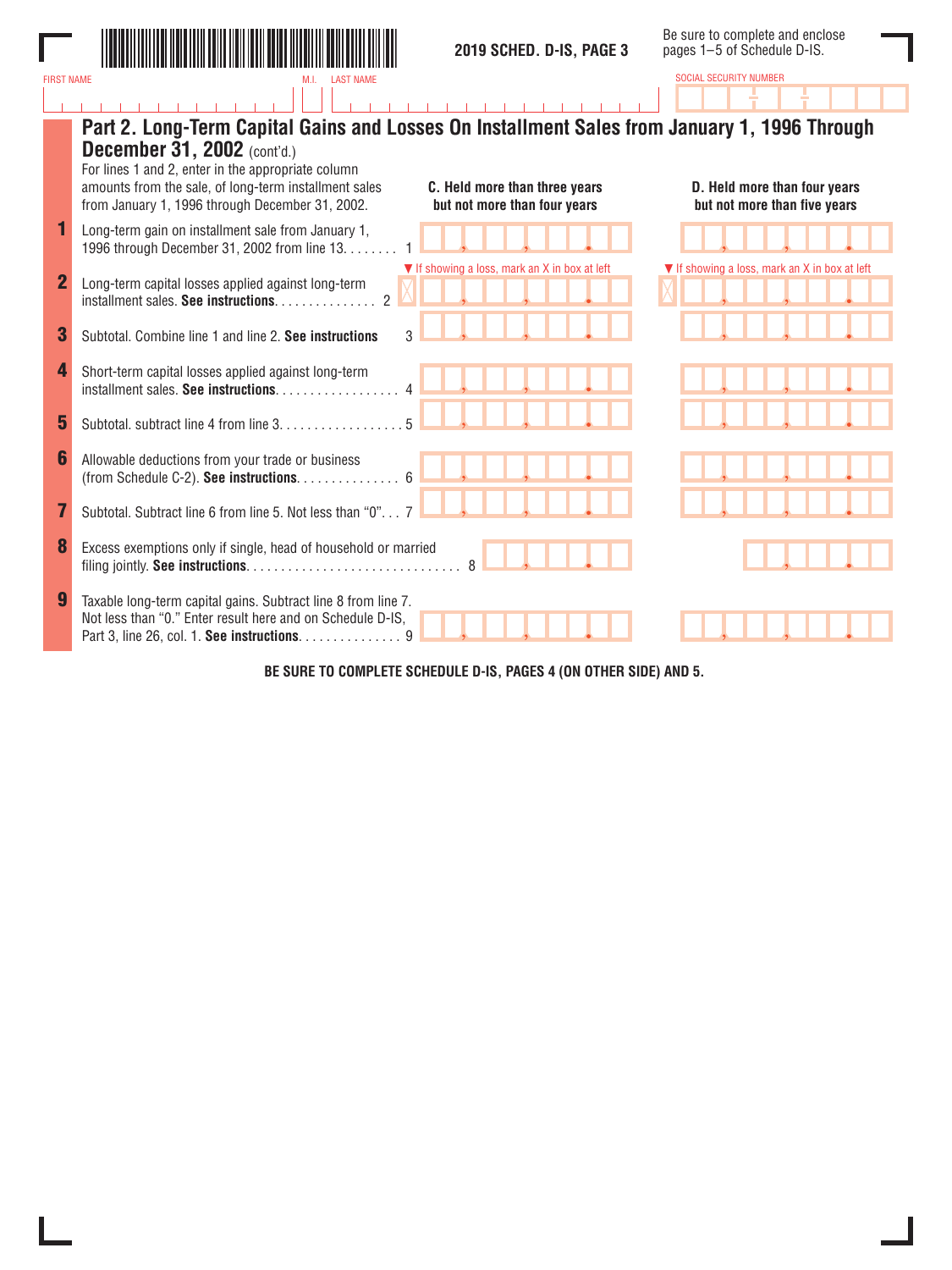

|             | Part 2. Long-Term Capital Gains and Losses On Installment Sales from January 1, 1996 Through<br>December 31, 2002 (cont'd.)<br>For lines 1 and 2, enter in the appropriate column<br>amounts from the sale, of long-term installment sales<br>from January 1, 1996 through December 31, 2002. | E. Held more than five years<br>but not more than six years | F. Held more<br>than six years                |
|-------------|-----------------------------------------------------------------------------------------------------------------------------------------------------------------------------------------------------------------------------------------------------------------------------------------------|-------------------------------------------------------------|-----------------------------------------------|
| 1           | Long-term gain on installment sale from January 1,<br>1996 through December 31, 2002 from line 13.                                                                                                                                                                                            |                                                             |                                               |
| $\mathbf 2$ | Long-term capital losses applied against long-term<br>$\mathcal{P}$<br>installment sales. See instructions.                                                                                                                                                                                   | ▼ If showing a loss, mark an X in box at left               | ▼ If showing a loss, mark an X in box at left |
| 3           | Subtotal, Combine line 1 and line 2. See instructions                                                                                                                                                                                                                                         |                                                             |                                               |
| 4           | Short-term capital losses applied against long-term<br>installment sales. See instructions                                                                                                                                                                                                    |                                                             |                                               |
| 5           | Subtotal. subtract line 4 from line 3.                                                                                                                                                                                                                                                        |                                                             |                                               |
| 6           | Allowable deductions from your trade or business<br>(from Schedule C-2). See instructions. 6                                                                                                                                                                                                  |                                                             |                                               |
| 7           | Subtotal. Subtract line 6 from line 5. Not less than "0"                                                                                                                                                                                                                                      |                                                             |                                               |
| 8           | Excess exemptions only if single, head of household or married                                                                                                                                                                                                                                |                                                             |                                               |
| 9           | Taxable long-term capital gains. Subtract line 8 from line 7.<br>Not less than "0." Enter result here and on Schedule D-IS,<br>Part 3, line 26, col. 1. See instructions. 9                                                                                                                   |                                                             |                                               |

SOCIAL SECURITY NUMBER

**BE SURE TO COMPLETE SCHEDULE D-IS, PAGE 5.**